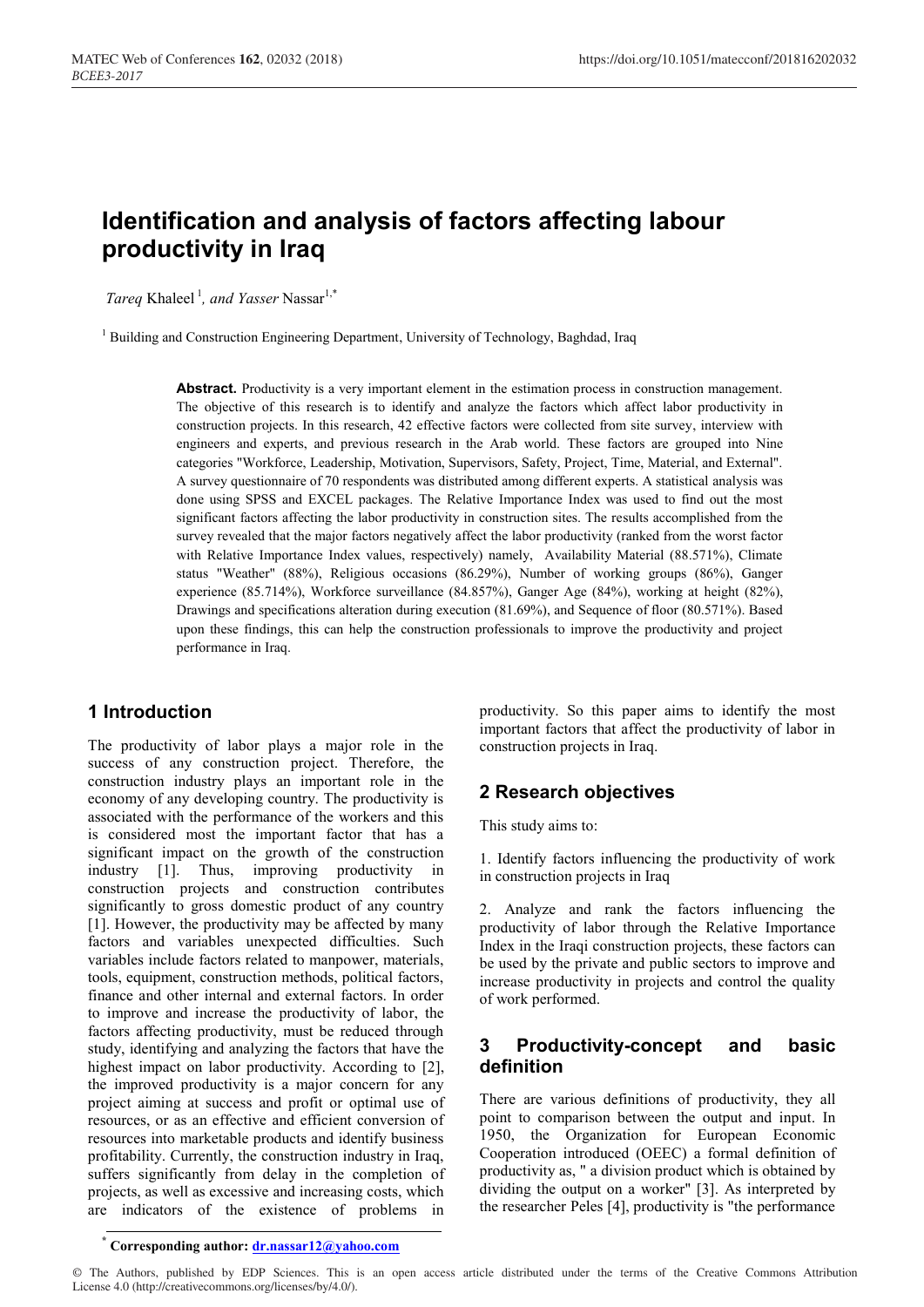achieved by workers". Whereas the researchers Handa and Abdulla [5] defined productivity as "the rate output of goods and / or services on the input of the basic resources, for example, of workers, capital, technology, materials and energy". The researcher Finke's [6] definition of productivity is "the amount of work produced by one worker in an hour and the equipment used during the hour, or the crew during the same hours". The American Society of Engineers defines productivity costs as a "relative measure of the efficiency of the labor, whether it was good or bad this efficiency, compared with the established rules or standards required"[7]. The researchers Horner and Duff [8], define productivity as the "quantity produced per unit with input". *Relying on the previous definitions, the present paper defines productivity, as "a method to measure the efficiency of work through the exploitation of resources available at the workplace."*. From the above definitions, it is concluded that the productivity is generally defined as the ratio of outputs:

Productivity =  $\frac{1}{Input}$  ......(1) (above definitions)

## **4 Factors Influencing labor productivity**

Over the years, the factors that affect the productivity of labor have been the subject of investigation by many researchers. The importance of these factors varies from one country to another, and from one project to another. Table (1) illustrates the most important results of some researchers conducted in some countries.

**Table 1.** The most influential factors, labor productivity

| Researcher /year          |      | The most influential factors                                                                                               |  |
|---------------------------|------|----------------------------------------------------------------------------------------------------------------------------|--|
| Olomolaiye et al,<br>[9]  |      | 1. Shortage of materials<br>2. Rework                                                                                      |  |
|                           |      | 3. Shortage of Equipment's<br>4. Delays in the Notes supervisors<br>5. Absenteeism and inconsistencies in                  |  |
| Nigeria                   | 1987 | the labor                                                                                                                  |  |
| Horner et al, $[10]$      |      | 1. Experience and skills of labor<br>2. Capacity building                                                                  |  |
| 1989<br>(England)         |      | 3. Quality supervision                                                                                                     |  |
| Lim and Alum,<br>$[11]$ . |      | 1. Lack of qualified supervision<br>2. Shortage of skilled labor<br>3. High rate of labor turnover<br>4. Labor absenteeism |  |
| 1995<br>Singapore         |      | 5. Communication with foreign labors.                                                                                      |  |
| Kaming et al, $[12]$ .    |      | 1. Shortage of materials<br>2. Rework                                                                                      |  |
| Indonesia<br>1997         |      | 3. Absent laborers<br>4. Lack of appropriate Equipment                                                                     |  |

| Makulsawatudom<br><i>et al.</i> [13]. |      | 1. Lack of material<br>2. Incomplete drawings<br>3. Incompetent supervisors<br>4. Lack of tools and equipment<br>5. Labor absenteeism<br>6. Poor communication<br>7. Instruction time<br>8. A poor site layout<br>9. Inspection delay<br>10. Rework |
|---------------------------------------|------|-----------------------------------------------------------------------------------------------------------------------------------------------------------------------------------------------------------------------------------------------------|
| Thailand                              | 2004 |                                                                                                                                                                                                                                                     |
| Alinaitwe et al.<br>$[14]$ .          |      | 1. Incompetent supervisors<br>2. Lack of skill<br>3. Rework                                                                                                                                                                                         |
| Uganda                                | 2007 | 4. Lack of tools/equipment<br>5. Poor construction method                                                                                                                                                                                           |
| Specimen et al,<br>$[15]$ .           |      | 1. Lag of materials<br>2. Delay in arrival of material,<br>3. Unclear instruction in labor<br>3. Labor strikes Financial difficulties<br>4. Higher absenteeism of Labor<br>5. No supervision Method                                                 |
| Indonesia                             | 2011 | 6. Supervisors absenteeism<br>7. Lag of equipment and design change.                                                                                                                                                                                |
| Gopal Shree Rja<br>et al, $[16]$ .    |      | 1. Lack of skill<br>2. Experience of the workers<br>3. Late payment<br>4. Poor health of the workers<br>5. Lack of empowerment<br>6. Design changes<br>7. Lack of labor safety<br>8. Poor condition of<br>9. Equipment/tools                        |
| India                                 | 2016 | 10. Ignore safety precaution                                                                                                                                                                                                                        |

## **5 Factors affecting labor productivity in countries neighbouring Iraq and arab countries**

Due to the similarity of some of the factors affecting the productivity of work between Iraq and its neighboring countries. Factors such as, weather, security, economy, availability of materials and other factors affecting the productivity. This study is going to focus on the surrounding Arab countries, which are investigated for factors that affect productivity. In particular, the paper focuses on the top five influential factors influencing productivity, as shown in Table (2).

**Table 2.** Factors influencing labor productivity in countries surrounding Iraq

| Researcher                  |  | The Top Five Most Influential<br><b>Factors on Productivity</b>                                                                                                                                       |  |
|-----------------------------|--|-------------------------------------------------------------------------------------------------------------------------------------------------------------------------------------------------------|--|
| Jarkas and Biter,<br>$[17]$ |  | 1. Clarity of technical specifications;<br>2. The extent of variation/change order<br>execution;<br>3. Coordination level among design<br>disciplines;<br>4. Proportion of work subcontracted;<br>and |  |
| Kuwait                      |  | 5. Design complexity level.                                                                                                                                                                           |  |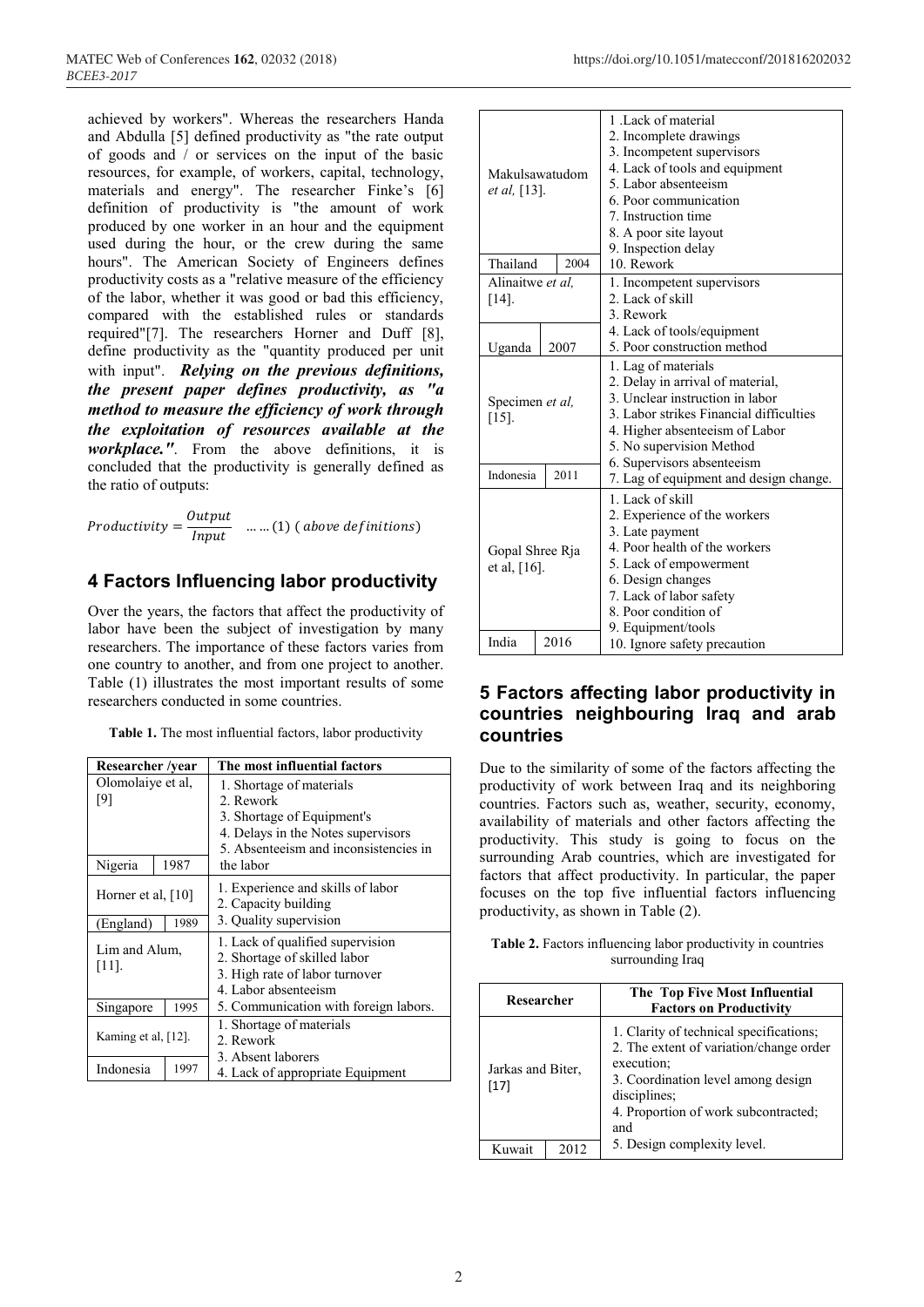Т

 $\overline{\Gamma}$ 

| Zakeri, M., et al,<br>[18]      |      | 1. Material shortage;<br>2. Weather and site conditions;<br>3. Equipment breakdown;<br>4. Drawing deficiencies/change orders;<br>and                                                         |  |  |
|---------------------------------|------|----------------------------------------------------------------------------------------------------------------------------------------------------------------------------------------------|--|--|
| Iran                            | 1996 | 5. Lack of proper tools and equipment.                                                                                                                                                       |  |  |
| Serdar Durdyev,<br>et al, [19]  |      | 1. Poor Communication;<br>2. Poor Site Layout;<br>3. Lack of Tools;<br>4. On-time/Late payments; and                                                                                         |  |  |
| Turkey                          | 2013 | 5. Reworks; Motivation.                                                                                                                                                                      |  |  |
| Mahamid et al,<br>[20]          |      | 1. Lack of labor experience;<br>2. Poor communication and<br>construction coordination;<br>3. Bad relations between labors and<br>management team;                                           |  |  |
| Saudi<br>Arabia                 | 2013 | 4. Payments delay by owner; and<br>5. Misuse of time schedule                                                                                                                                |  |  |
| Ghanim Bekr,<br>$[21]$          |      | 1. Poor planning and scheduling;<br>2. Material shortage of project site;<br>3. Equipment shortage;<br>4. Lack of skilled labor; and                                                         |  |  |
| Jordan                          | 2016 | 5. A Poor site management.                                                                                                                                                                   |  |  |
| Nabil Ailabouni1<br>et al, [22] |      | 1. Proper Work Timings give a balance<br>between works;<br>2. Leadership Skills of supervisors;<br>3. Salaries on time:<br>4. Technically qualified / educated to<br>the trade; and          |  |  |
| <b>UAE</b>                      | 2007 | 5. Reasonably well paying job.                                                                                                                                                               |  |  |
| Remon, Fayek<br>Aziz et al, [1] |      | 1. Laborer experience and skill;<br>2. Incentive programs;<br>3. Availability of the materials and ease<br>of handling;<br>4. Leadership and competent; and                                  |  |  |
| Egypt                           | 2014 | 5. Competency of labor supervision.                                                                                                                                                          |  |  |
| Enshassi et al,<br>$[23]$       |      | 1. Material shortages;<br>2. Lack of labor experiences;<br>3. Lack of labor surveillance;<br>4. Misunderstanding between labor and<br>superintendents; and<br>5. Drawings and specifications |  |  |
| Gaza Strip<br>2007              |      | alteration during execution;                                                                                                                                                                 |  |  |
| Wa'el Alaghbari<br>et al, [24]  |      | 1. Laborer experience and skill<br>2. Availability of the materials<br>3. Leadership and competency<br>4. Material availability in the market                                                |  |  |
| Yemen                           | 2015 | 5. Political and security situation                                                                                                                                                          |  |  |

| <b>Table 3.</b> The factors influencing productivity of labor |  |
|---------------------------------------------------------------|--|

according to groups

 $\overline{\phantom{a}}$ 

| Authors                              |                                                                                                                                                                                                                                      |  |  |  |
|--------------------------------------|--------------------------------------------------------------------------------------------------------------------------------------------------------------------------------------------------------------------------------------|--|--|--|
|                                      | <b>Group's Influence</b>                                                                                                                                                                                                             |  |  |  |
| Shroeder, R.G, [25]                  | 1. Work Force Group<br>Work<br>2. Special<br>and<br>storage<br>production<br>3. Product-specific Group<br>4. Work and storage Group<br>5. External Group                                                                             |  |  |  |
| prkopenko, [26]                      | 1. Job related Group<br>2. Resources Related Group<br>3. Environmental Related Group                                                                                                                                                 |  |  |  |
| Herbsman & Ellis, [27]               | 1. Technology Group<br>2. Administrative Group                                                                                                                                                                                       |  |  |  |
| Talhouni, [28]                       | 1. Management Group<br>2. Site Group<br>3. Design Group<br>4. Weather Group                                                                                                                                                          |  |  |  |
| Enshassi et al, [23]                 | 1. Manpower Group<br>2. Leadership Group<br>3. Motivated Group<br>4. Time Group<br>5. Material/Tools Group<br>6. Supervision Group<br>7. Project Group<br>8. Safety Group<br>9. Quality Group<br>10. External Group                  |  |  |  |
| Brent and Ellis, [29]                | 1. Management Group<br>2. Human / Labor Group<br>3. Technology Group<br>4. External Group                                                                                                                                            |  |  |  |
| Robles et al, [30]                   | 1. Project Group<br>2. Humanist Group<br>3. Management Group<br>4. Materials and Tools Group<br>5. Environmental Group                                                                                                               |  |  |  |
| Shree Raja Gopal and<br>Murali, [16] | 1. Workforce Group<br>2. Management team Group<br>3. Psychological Group<br>4. Material / Equipment Group<br>5. Supervision Group<br>6. Schedule compression Group<br>7. Safety Group<br>8. Miscellaneous Group<br>9. External Group |  |  |  |

## **6 Classification of factors influencing the productive labor**

Many researchers in engineering project management in most developed countries have tried to classify the factors affecting labor productivity in construction projects in major global groups. Through the adoption of many techniques and methods to classify the factors affecting, however, the researcher noted that there is no convergence of views and classifications in different research, as shown in Table (3).

## **7 Research methodology**

This research is based on a site survey aimed at collecting all necessary information in an effective manner. The survey offers (42) influential factors in productivity, which have been collected from previous relevant research, review and revision by the participants in the initial pilot questionnaire. These factors were classified into 42 factors surveyed in nine main groups, namely:

1. Workforce group, 2. Leadership group, 3. Motivation group, 4. Supervision group, 5. Safety group, 6. Project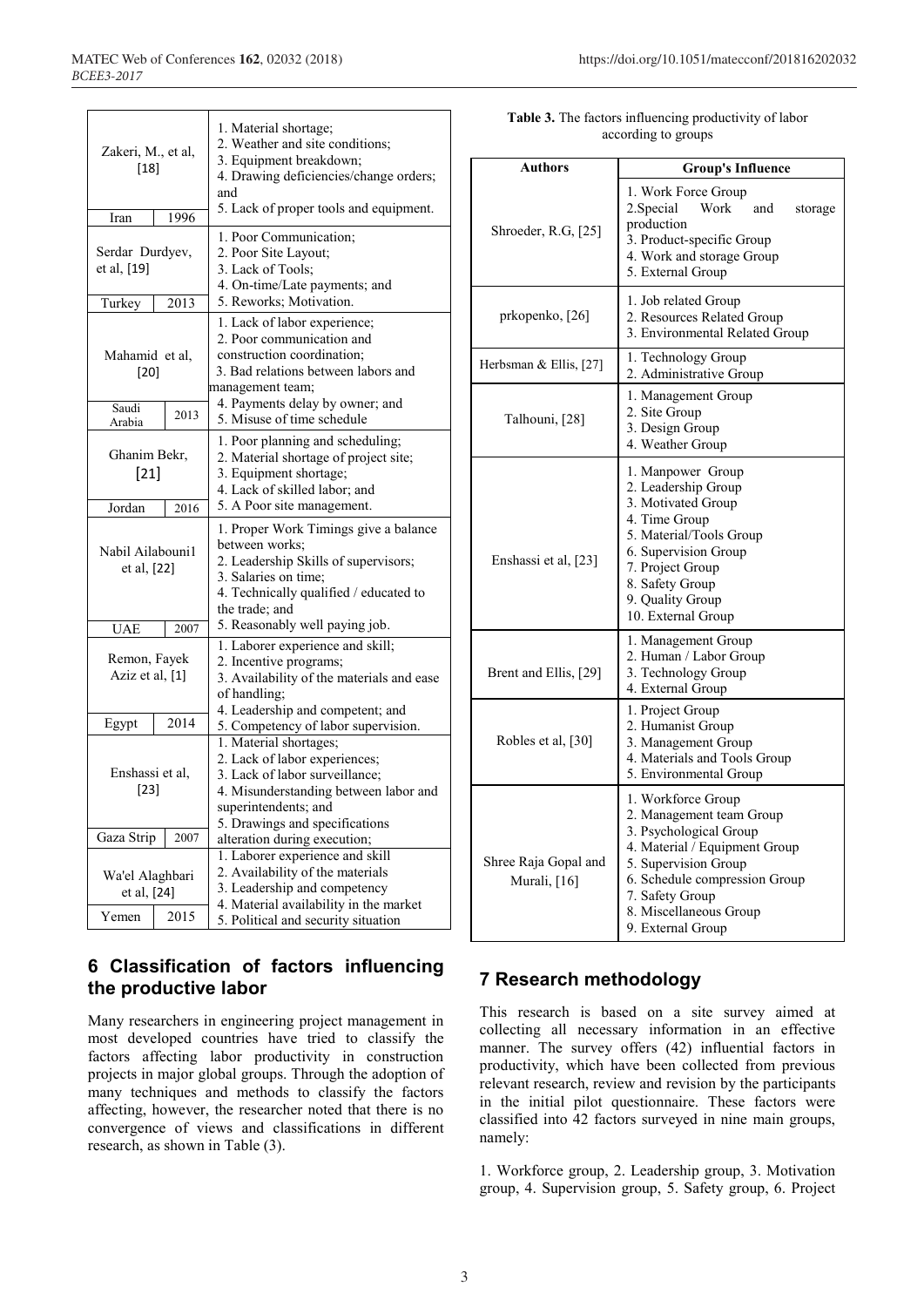group, 7. Time group, 8. Material / equipment group, 9. External group.

#### **7.1 Design of the questionnaire**

The questionnaire included two parts: the first section includes general information about the participant. Also, it includes specialization, current work, years of experience, academic qualifications and the Guild degree; and answers are made by ticking the appropriate choice. The second section includes nine tables, which represent the nine groups of factors influencing the productivity of labor and the scale dish Likert quintet is used in the design of the questionnaire [31]. So the scale extends from (2 very low) to (5 very high). To confirm the consolidated, the results of the questionnaire, a second assessment has been conducted after reviewing and auditing to ensure its effectiveness and suitability for the construction projects in Iraq. The original questionnaire consists of 42 factors affecting labor productivity in construction projects in Iraq. Before distributing the questionnaire, a pilot test (pilot study) has been conducted to ensure that the questionnaire was designed gradually and appropriately simpler. The questions in the questionnaire are forwarded to six of arbitrators (degree expert engineer) as referees for the purpose of benefiting from their expertise in making the necessary adjustments to delete and add to reach the final version of the questionnaire.

#### **7.2 Sample size**

The sample of target in the search, the respondents are engineers who work as: operational director, project manager, project coordinator, construction manager, site manager, site engineer, superintendent, estimator, supervisor, etc. They work at contractor companies in Iraq both private and government. To get a statistically representative sample of the target, using equations (1),(2) which have been used by many researchers, including Hogg & Tannis, [32].

$$
n = \frac{m}{1 + \left(\frac{m-1}{N}\right)} \dots \dots \dots \dots \dots \dots (1)
$$

The m=Sample size of the population is not limited,

N= Sample size from a limited population

To find the value of (m), equation (2) is used as below:

$$
m = \frac{Z^2 * p * (1 - p)}{E^2} \dots \dots \dots \dots \dots \dots (2)
$$

Whereas:

 $(Z)$  = value shows the level of confidence (for example, 2.92, 1.575 and 2.245 represent the values of the confidence levels at 99%, 95% and 90% respectively),

(P) = degree of contrast between the target sample elements (0.5)

 $(E)$  = choice for point of maximum error.

Using a confidence level of 95% and the level of significance at 5% when the sample size is not specified, the estimated value  $(m)$  = clear application of the equation No. (1) As Follows:

$$
m = \frac{(1.96)^2 * 0.50 * (1 - 0.50)}{(0.05)^2} \approx 385
$$

#### **7.3 Data collection**

The target sample of this research is engineers working in the public and private sectors and in various administrative fields. Such as, project manager, supervision engineer, design engineer, road engineer and others. Among the 100 engineers (N=100), the required sample size to succeed in work of the total target sample can be calculated by applying the following equation (2) as follows:

$$
n = \frac{385}{1 + (\frac{385 - 1}{100})} \approx 79
$$

To ensure obtaining the required sample size (79 samples), (100 questionnaire) forms were handed out. (79 Questionnaire) forms were filed in time and the number represents the ratio (79%). (9 questionnaire) forms were excluded due to incompleteness, bringing the total questionnaires after the revision, which were used for the analysis to (70 questionnaire), which constitute the ratio (70%). To analyze the data, using the (Relative Importance Index, RII) according to the following equation (3), [20, 17, 23]:

$$
RII\% = \frac{5*(n5) + 4*(n4) + 3*(n3) + 2*(n2) + 1*(n1)}{5*(n1 + n2 + n3 + n4 + n5)} \dots (3)
$$

Where: n1, n2, n3, n4 and  $n5 =$  the number of respondents who selected:

n1= number of respondents who selected little effect.

n2= number of respondents who selected some effect.

n3= number of respondents who selected average effect.

n4= number of respondents who selected high effect.

n5=number of respondents who selected very high effect.

In contrast, these five expressions are defined by the equal intervals, as the following,

 $10.0 \leq$  little effect (LE)  $\leq 20.0$ 

 $20.0 \le$  some effect (SE)  $\le$  40.0

 $40.0 \leq$  average effect (AE)  $\leq 60.0$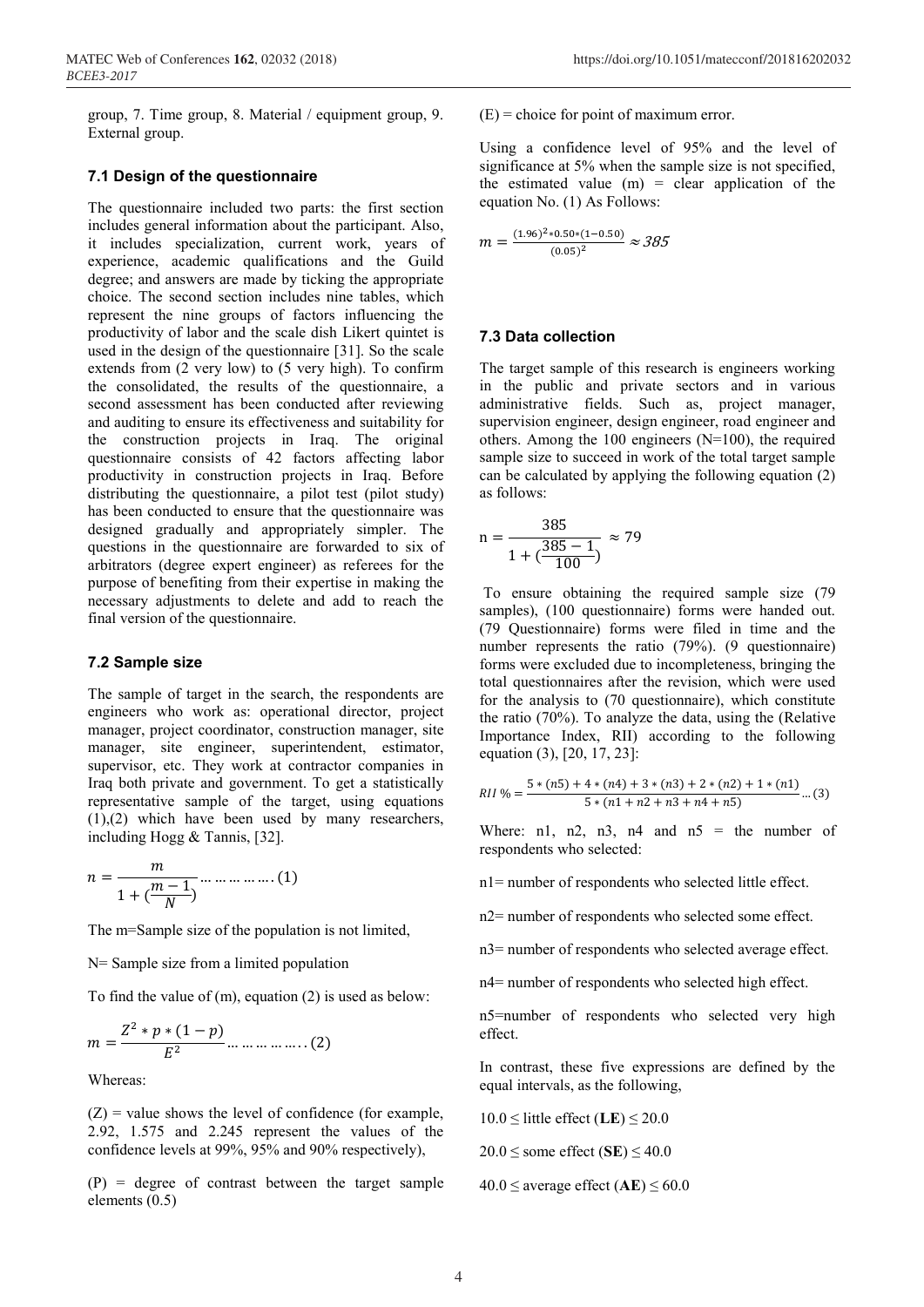$60.0 \leq$  high effect (HE)  $\leq 80.0$ 

 $80.0 \le$  very high effect (VHE)  $\leq 100$ 

#### **7.4 Measuring the consistency of the questionnaire**

Stability is defined as the stability of the scale and lack of contradiction with itself, meaning that the measure would be re-applied to the same sample over a period of time and it will give the same results, the value of consistency between the two values will be zero or one, where the closer the value of one indicates the high stability of the questionnaire and vice versa. In order to measure the stability of the questionnaire, this study uses the stability coefficient (Cronbach's alpha) for equation (4) to ensure the stability of the search tool, and use equation (3) to come up with a valid value (Cronbach's Alpha), where the normal range of Cronbach's coefficient (Alpha) value is between (0.0) and (1.0). The closer the Alpha is to (1) the greater the internal consistency of data [33].

$$
\alpha = \frac{K}{K-1} \left[ 1 - \frac{\sum_{i=1}^{K} S_i^2}{s_t^2} \right] \dots \dots (4)
$$

Whereas:

K: number of items in a group.

s2i: the variance associated with the item (I).

s2 t: the variance associated with the sum of all (k) item scores....... $(3)$ 

Table (4) demonstrates the values of trust and credibility for each factor in the questionnaire according to Cronbach's Alpha. Chronbach's shows that the Alpha values are in the range of (0.916 to 0.981). This is a high-scale (Excellent), and, therefore, it ensures the reliability and validity of each group in the questionnaire.

**Table 4.** Reliability and Validity of factors affect groups

| <b>Factors Affect</b><br>Group | No. of<br><b>Factors</b> | Reliability * | <b>Validity</b> |  |
|--------------------------------|--------------------------|---------------|-----------------|--|
| <b>Workforce Factors</b>       |                          | 0.98          | 0.989           |  |
| Leadership Factors             | $\mathcal{E}$            | 0.931         | 0.965           |  |
| <b>Motivation Factors</b>      | 4                        | 0.965         | 0.982           |  |
| <b>Supervisors Factors</b>     |                          | 0.968         | 0.984           |  |
| <b>Safety Factors</b>          | 4                        | 0.916         | 0.957           |  |
| <b>Project Factors</b>         | 8                        | 0.981         | 0.990           |  |
| <b>Time Factors</b>            | 4                        | 0.981         | 0.990           |  |
| <b>Material Factors</b>        | 4                        | 0.954         | 0.977           |  |
| <b>External Factors</b>        | 4                        | 0.95          | 0.975           |  |
| <b>Total Factors Affect</b>    | 42                       | 0.96          | 0.98            |  |
| Group                          |                          |               |                 |  |

**\* (Cronbach's Alpha)**

### **8 Results and discussion**

In this study, 42 factors that negatively affect the labor productivity in the construction of buildings in Iraq have been identified and ranked according to the Relative Importance Index. These factors have been categorized into nine groups.

To find the results of this research, the following software has been used:

1. (SPSS) version 22 is employed to find the Relative Importance Index and Chronbach's Alpha of the impact strength (1 to 5) for each factor individually according to participants, replies to the questionnaire, and to find frequencies that are used in the calculation of importance coefficient.

2. Excel program (MS Excel 2015) for the application of the formula for the calculation importance coefficient

#### **8.1 Workforce group**

The Relative Importance Index and ranks of the seven factors are classified under the "Workforce Group'' as shown in Table (5).

| <b>First Group Workforce</b><br><b>Factors</b> | $RII\%$ | Rank           | Degree of<br><b>Effect</b> |
|------------------------------------------------|---------|----------------|----------------------------|
| Number of working groups                       | 86      | 1              | VHE                        |
| Ganger experiences                             | 85.7    | $\mathfrak{D}$ | <b>VHE</b>                 |
| Ganger age                                     | 84      | 3              | VHE                        |
| Number of assistant<br>workers                 | 75.7    | 4              | HЕ                         |
| Dislovalty                                     | 72      | 5              | HЕ                         |
| Lack of competition                            | 62      | 6              | HЕ                         |
| Misunderstanding among<br>Workforce            | 60.3    | 7              | <b>SE</b>                  |
| <b>Result of Workforce</b>                     | $RII\%$ | Rank           | Degree of<br><b>Effect</b> |
| Group                                          | 75.1    |                | HЕ                         |

**Table 5.** Ranking Workforce factors

Table (5) illustrates that the surveyed participants ranked ''Number of working groups'' as the most important factor that influence labor productivity in this group, with a RII of 86%. This top ranked factors influence is further ranked as the fourth in its effect among all factors explored. In contrast, the factor "Misunderstanding between Workforce'' is the least important factor that influences labor productivity in this group, with a RII of 60.3%. This group scored the fourth rank.

#### **8.2 Leadership group**

The Relative Importance Index and ranks of the three factors are classified under the "Leadership Group'' as shown in Table (6).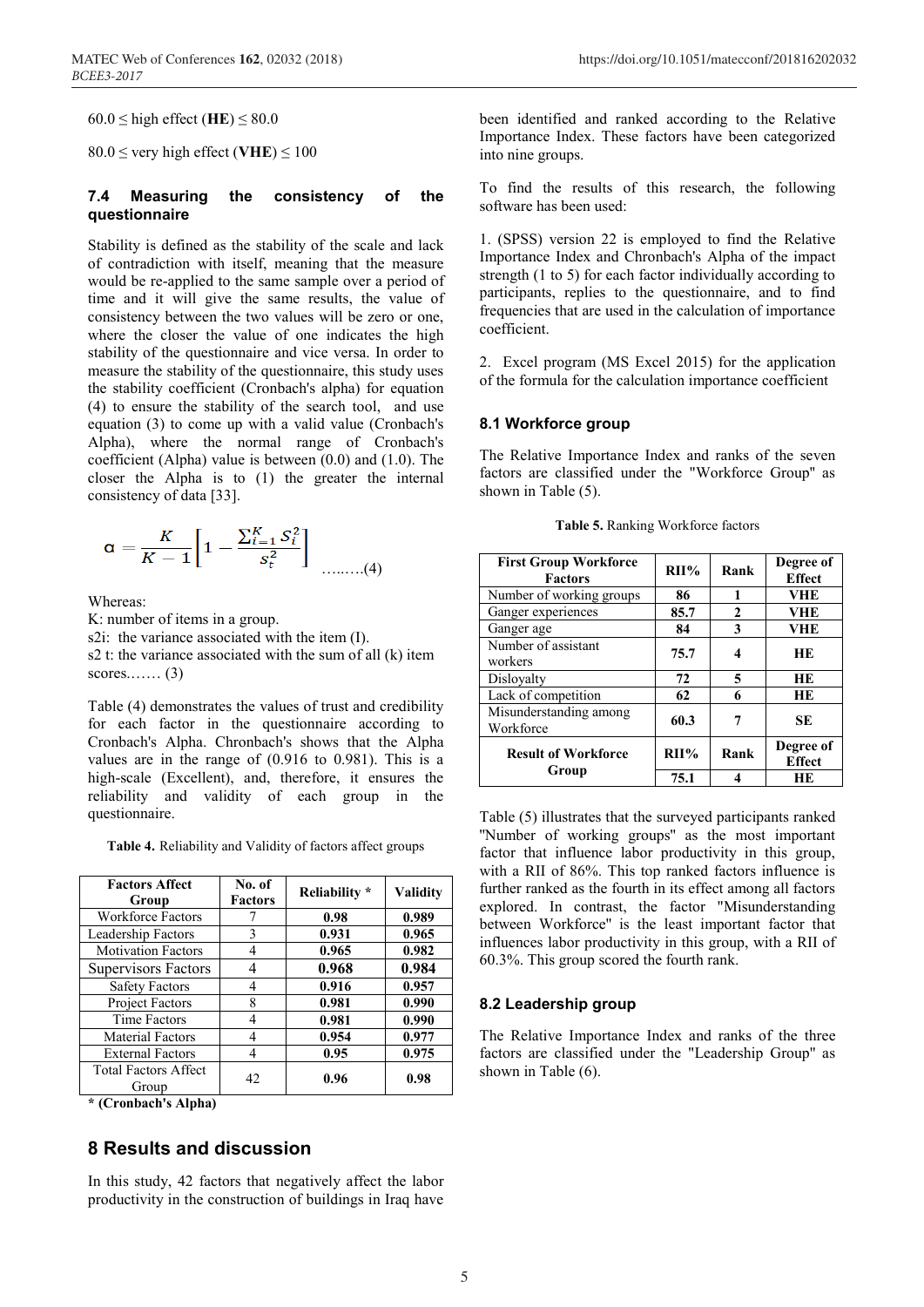| <b>Second Group leadership</b><br><b>Factors</b>             | $RII\%$ | Rank | <b>Degree</b><br>of Effect |
|--------------------------------------------------------------|---------|------|----------------------------|
| Lack of Workforce<br>surveillance                            | 84.86   |      | VHE                        |
| Misunderstanding between<br>Workforce and<br>superintendents | 65.14   | 2    | <b>HE</b>                  |
| Lack of periodic meeting<br>with Workforce                   | 55.14   | 3    | AE                         |
| Result of Leadership Group                                   | $RII\%$ | Rank | <b>Degree</b><br>of Effect |
|                                                              | 68.38   |      | <b>HE</b>                  |

**Table 6.** Ranking Leadership Factors

Table (6) shows that the surveyed participants ranked "Lack of Workforce surveillance" as the most important factor that influences labor productivity in this group, with a RII of 84.86%. This top ranked factors influence is further ranked as the sixth in its effect among all factors explored, contrariwise, the factor "Lack of periodic meeting with Workforce'' is the least important factor that influence labor productivity in this group, with a RII of 55.14%. This group scored the seventh rank.

#### **8.3 Motivation group**

The Relative Importance Index and ranks of the fourth factors are classified under the "Motivation Group'' as shown in Table (7).

| Table 7. Ranking motivation factors |  |
|-------------------------------------|--|
|-------------------------------------|--|

| <b>Third Group</b><br><b>Motivation factors</b> | $RII\%$ | Rank | Degree of<br><b>Effect</b> |
|-------------------------------------------------|---------|------|----------------------------|
| Payment delay                                   | 78      | 1    | <b>HE</b>                  |
| Financial motivation<br>system                  | 72      | 2    | HЕ                         |
| Moral Motivation system                         | 63.43   | 3    | <b>HE</b>                  |
| Lack of training sessions                       | 54      |      | AE                         |
| <b>Result of Motivation</b><br>Group            | $RII\%$ | Rank | Degree of<br><b>Effect</b> |
|                                                 | 66.86   | 8    | <b>HE</b>                  |

Table (7) illustrates that the surveyed participants ranked "Payment delay'' as the most important factor influencing labor productivity in this group, with a RII of 78%. This top ranked factors influence is further ranked as (Twelft) in its effect among all factors explored, contrastively, the factor "Lack of training sessions'' as the least important factor that influence labor productivity in this group, with a RII of 54%. This group scored the eighth rank.

#### **8.4 Supervisors group**

The Relative Importance Index and ranks of the fourth factors are classified under the "Supervisors Group'' as shown in Table (8).

**Table 8.** Ranking Supervisors Factors

| <b>Fourth Group Supervisors</b><br><b>Factors</b>          | $RII\%$ | Rank | Degree of<br><b>Effect</b> |
|------------------------------------------------------------|---------|------|----------------------------|
| Drawings and specifications<br>alteration during execution | 81.69   |      | VHE                        |
| Rework                                                     | 79.71   | າ    | HЕ                         |
| Supervisors absenteeism                                    | 77.71   | 3    | HЕ                         |
| Inspection delay                                           | 72      |      | HЕ                         |
| <b>Result of Supervisors Group</b>                         | RII%    | Rank | Degree of<br><b>Effect</b> |
|                                                            | 77.78   |      | HE.                        |

Table (8) illustrates that the surveyed participants ranked "drawings and specifications alteration during execution'' as the most important factor that influence labor productivity in this group, with a RII of 80.29%. This top ranked factors influence is further ranked as the (Nine) in its effect among all factors explored. Contrariwise, the factor "Inspection delay'' is the least important factor that influences labor productivity in this group, with a RII of 72%. This group scored the second rank.

#### **8.5 Safety group**

The Relative Importance Index and ranks of the fourth factors are classified under the "Safety Group'' as shown in Table (9).

| <b>Fifth Group Safety</b><br><b>Factors</b>            | $RII\%$ | Rank         | Degree of<br><b>Effect</b> |
|--------------------------------------------------------|---------|--------------|----------------------------|
| Working at high place                                  | 82.00   |              | <b>HE</b>                  |
| Accidents                                              | 61.14   | $\mathbf{2}$ | HE                         |
| Unemployment of safety<br>officer at construction site | 59.43   | 3            | AE                         |
| Violation of safety<br>precautions                     | 57.71   | 4            | AE                         |
| <b>Result of Safety Group</b>                          | $RII\%$ | Rank         | Degree of<br><b>Effect</b> |
|                                                        | 65.07   | Q            | HЕ                         |

**Table 9.** Ranking Safety Factors

Table (9) illustrates that the surveyed participants ranked "Working at high place'' as the most important factor that influence labor productivity in this group, with a RII of 82%. This top ranked factors influence is further ranked as (The eighth) in its effect among all factors explored, In contrast, the factor "violation of safety precautions'' is the least important factor influence labor productivity in this group, with a RII of 57.71%. This group scored the ninth ranks.

#### **8.6 Project group**

The Relative Importance Index and ranks of the eight factors are classified under the "Project Group'' as shown in Table (10).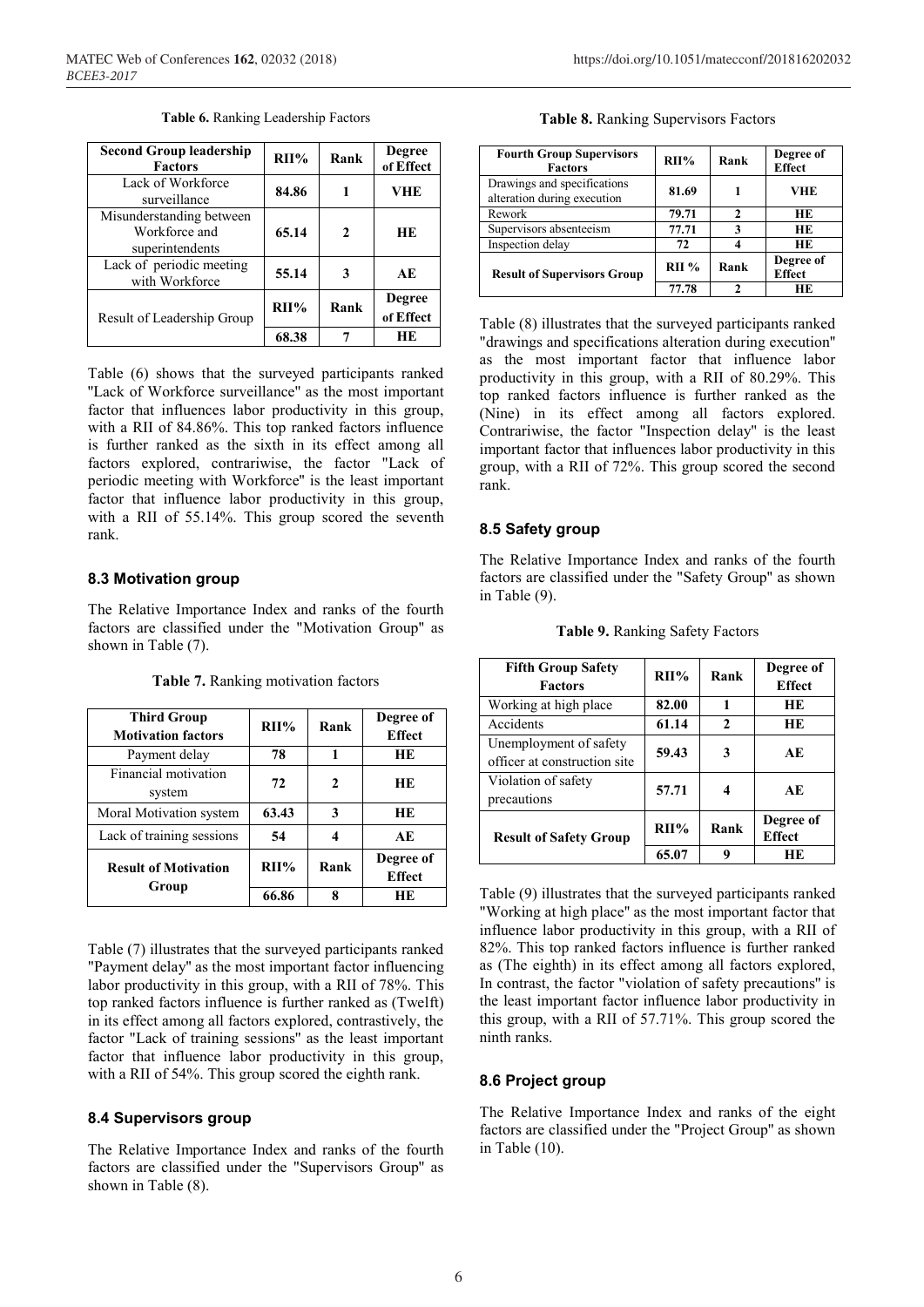|  |  | Table 10. Ranking Project Factors |  |  |
|--|--|-----------------------------------|--|--|
|--|--|-----------------------------------|--|--|

| <b>Sixth Group Project Factors</b>   | $RII\%$ | Rank         | <b>Degree</b><br>of Effect |
|--------------------------------------|---------|--------------|----------------------------|
| Sequence of floor                    | 80.571  | 1            | <b>VHE</b>                 |
| Site complication                    | 76.00   | $\mathbf{2}$ | <b>HE</b>                  |
| Design complexity                    | 74.00   | 3            | <b>HE</b>                  |
| Level of Communication               | 68.86   | 4            | <b>HE</b>                  |
| Interference                         | 67.14   | 5            | <b>HE</b>                  |
| Working in confined spaces           | 64.86   | 6            | <b>HE</b>                  |
| Location of Project                  | 63.41   | 7            | <b>HE</b>                  |
| Type of activities in the<br>project | 54      | 8            | AE                         |
| <b>Result of Project Group</b>       | $RII\%$ | Rank         | <b>Degree</b><br>of Effect |
|                                      | 68.57   | 6            | HЕ                         |

Table (10) illustrates that the surveyed participants ranked "sequence of floor'' as the most important factor that influence labor productivity in this group, with a RII of 80%. This top ranked factors influence is further ranked (tenth) in its effect among all factors explored. Contrastively, the factor "Type of activities in the project'' is the least important factor that influences labor productivity in this group, with a RII of 54%. This group scored the sixth rank.

#### **8.7 Time group**

The Relative Importance Index and ranks of the eight factors are classified under the "Time Group'' as shown in Table (11).

| <b>Seventh Group Time</b><br><b>Factors</b>            | $RII\%$ | Rank | Degree of<br><b>Effect</b> |
|--------------------------------------------------------|---------|------|----------------------------|
| Misuse of time schedule                                | 75.14   |      | <b>HE</b>                  |
| Increasing No. of labor in<br>order to accelerate work | 70.0    | 2    | HЕ                         |
| Working for 7 days of the<br>week without the holiday  | 68      | 3    | HЕ                         |
| Work overtime                                          | 66      | 4    | <b>HE</b>                  |
| <b>Result of Time Group</b>                            | $RII\%$ | Rank | Degree of<br><b>Effect</b> |
|                                                        | 69.79   | 5    | HЕ                         |

**Table 11.** Ranking Time Factors

Table (11) illustrates that the surveyed participants ranked "Misuse of time schedule'' as the most important factor that influences labor productivity in this group, with a RII of 75.14%. This top ranked factors influence is further ranked (fourteenth) in its effect among all factors explored, while, the factor "Work overtime'' as the least important factor influencing labor productivity in this group, with a RII of 66%. This group scored the fifth rank.

#### **8.8 Material / Equipment group**

The Relative Importance Index and ranks of the eight factors classified under the "Material and Equipment Group'' are shown in Table (12).

**Table 12.** Ranking Material and Equipment

| <b>Eight Group</b><br><b>Material/Equipment</b> | RH<br>$\frac{0}{0}$ | Rank | <b>Degree</b><br>of Effect |
|-------------------------------------------------|---------------------|------|----------------------------|
| Availability of Material                        | 88.6                | 1    | VHE                        |
| Unsuitability of materials<br>storage location  | 77.14               | 2    | HЕ                         |
| Tool and equipment<br>shortages                 | 74                  | 3    | <b>HE</b>                  |
| Inefficiency of equipment                       | 62                  | 4    | <b>HE</b>                  |
| <b>Result of Material</b>                       | RII%                | Rank | <b>Degree</b><br>of Effect |
| Group                                           | 75.43               | 3    | <b>HE</b>                  |

Table (12) illustrates that the surveyed participants ranked "availability of material'' as the most important factor that influence labor productivity in this group, with a RII of 88.6%. This top ranked factors influence is further ranked as (the first) in its effect among all factors explored. In contrast, the factor "Inefficiency of equipment'' is the least important factor influencing labor productivity in this group, with a RII of 62%. This group scored the fifth rank.

#### **8.9 External group**

The Relative Importance Index and ranks of the eight factors are classified under the "External Group'' as shown in Table (13).

**Table 13.** Ranking External Factors

| <b>Ninth Group External</b><br><b>Factors</b> | $RII\%$ | Rank | Degree of<br><b>Effect</b> |
|-----------------------------------------------|---------|------|----------------------------|
| Weather changes                               | 88      |      | <b>VHE</b>                 |
| Religious occasions                           | 86.29   | 2    | VHE                        |
| Security                                      | 78      | 3    | <b>HE</b>                  |
| Impact of neighboring<br>buildings            | 73.71   |      | <b>HE</b>                  |
| <b>Result of External Group</b>               | $RII\%$ | Rank | Degree of<br><b>Effect</b> |
|                                               | 81.5    |      | VHE                        |

Table (13) illustrates that the surveyed participants ranked "Weather changes'' as the most important factor influencing labor productivity in this group, with a RII of 88%. This top ranked factor's influence is further ranked as (second) in its effect among all factors explored, while, the factor "Impact of neighboring buildings'' as the least important factor influence labor productivity in this group, with a RII of 73.71%. This group scored the first rank.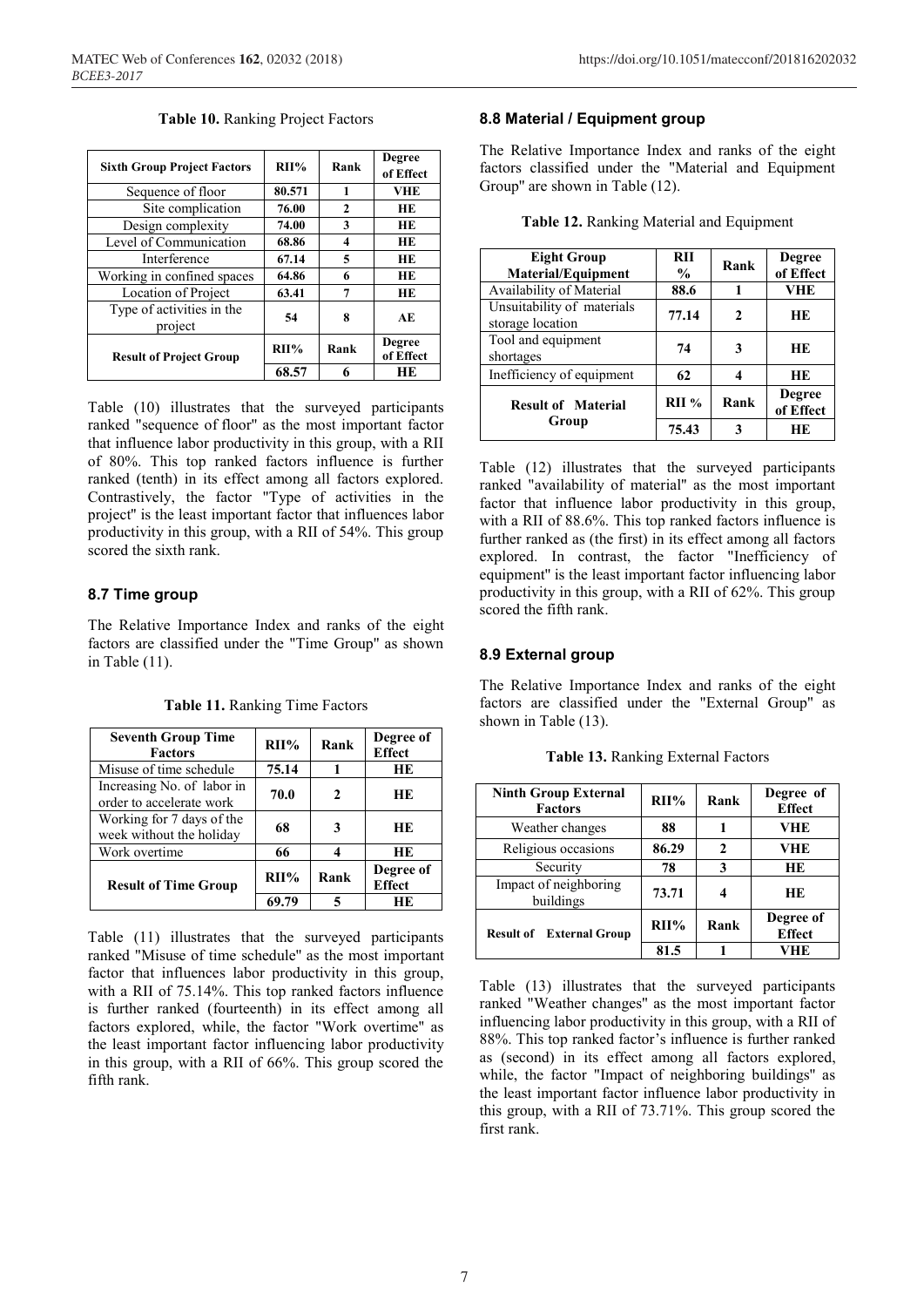## **9 The ten Most influential factors on labor productivity (using the fishbone technique)**

A Fishbone diagram, also called a cause and effect diagram or Ishikawa diagram, is a visualization tool for categorizing the potential causes of a problem in order to identify its root causes.

Table (14) and Figure (1) show the results of the most influential factor in productivity through the results of the survey. It is found that the highest factor affecting is the "availability of materials in the project" and the value of the Relative Importance of this Index is (88.571%), while the factor that occupies the tenth position in the ranking is the floor of the sequence and the value of the Relative Importance Index (80.571%).

| Rank           | <b>Factors Affect</b>                                   | Degree of Effect | $RII\%$ | <b>Related Group</b> |
|----------------|---------------------------------------------------------|------------------|---------|----------------------|
|                | Availability of Material                                | <b>VHE</b>       | 88.571  | Material/Equipment   |
| $\overline{2}$ | Weather changes                                         | <b>VHE</b>       | 88.00   | External             |
|                | Religious occasions                                     | <b>VHE</b>       | 86.286  | External             |
| 4              | Number of working groups                                | <b>VHE</b>       | 86.00   | Workforce            |
|                | Ganger experiences                                      | <b>VHE</b>       | 85.714  | Workforce            |
| 6              | Lack of Workforce surveillance                          | <b>VHE</b>       | 84.857  | Leadership           |
| ⇁              | Ganger age                                              | <b>VHE</b>       | 84.00   | Workforce            |
| 8              | Working at high place                                   | <b>VHE</b>       | 82.00   | Safety               |
| 9              | Drawings and specifications alteration during execution | <b>VHE</b>       | 81.690  | Supervisors          |
| 10             | Sequence of the floor                                   | <b>VHE</b>       | 80.571  | Project              |

**Table 14.** The ten most influence factors on labor productivity



**Fig 1.** shows the ten most influence factors on productivity **(Using a Fishbone Technique)**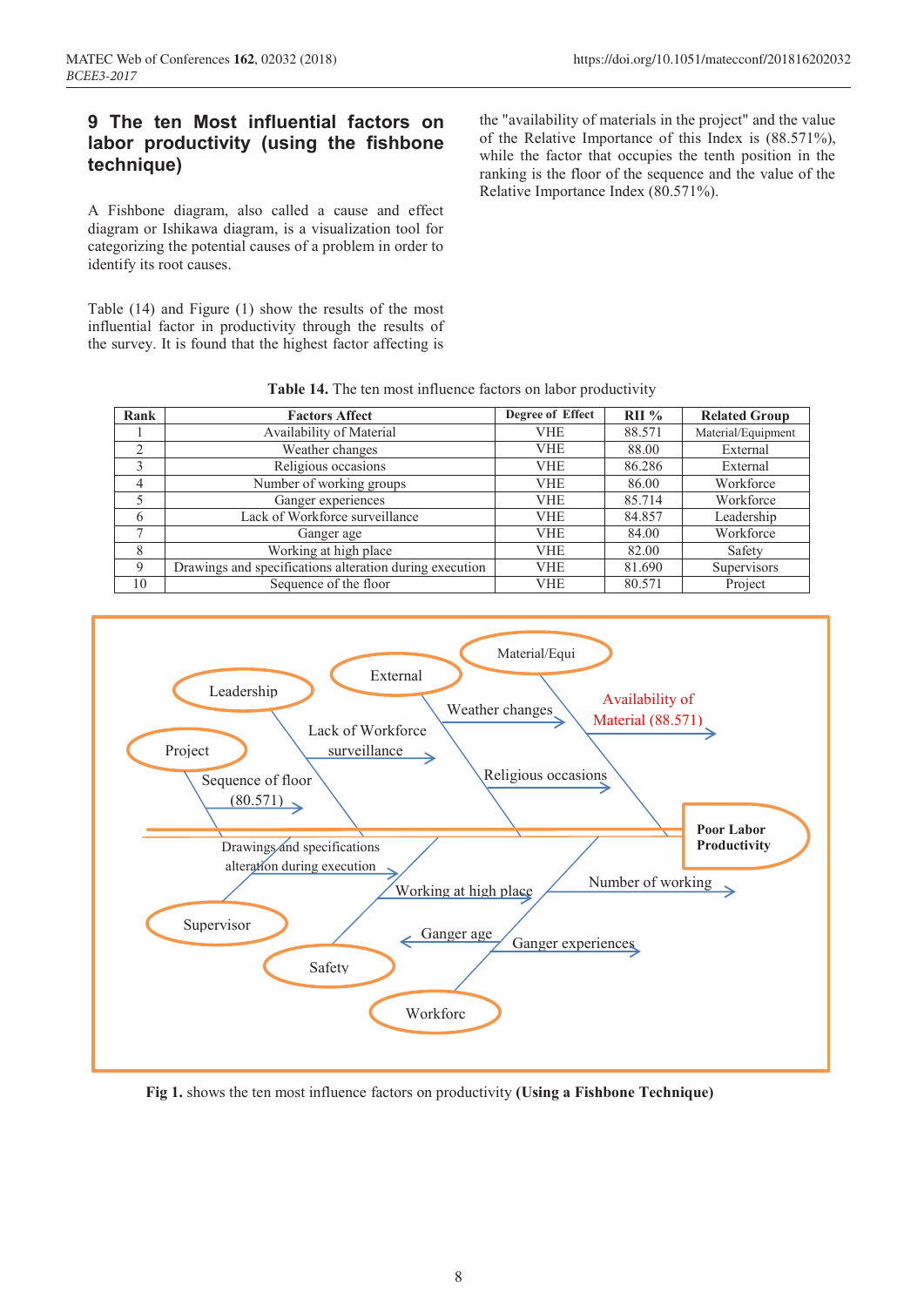## **10 Groups ranking**

The 42 identified factors are grouped into nine groups. The ranking of these groups is associated with importance as assessed by engineers who work in the construction sector in Iraq.

Figure (2) indicates that the top important group affecting labor productivity in public construction is External, Supervisors, Material/Equipment, Workforce, Time, Project, Leadership, Motivation and Safety respectively.



**Fig 2.** Main groups ranking

### **11 Overall ranking factors**

Relative Importance Index and ranking of all investigated 42 factors that affect labor productivity in the construction sector in Iraq are listed in Table (15). The analysis clarifies the followings: (1) there are 10 factors with importance index higher than 80%, (2) the minimum importance index is 54%. These indicate that the identified factors are highly relevant to the problem of labor productivity in public and private construction sectors in Iraq. Table (15) shows that the top ten important factors affecting labor productivity in public and private construction projects in Iraq among engineers who work in the construction sector. They are ordered as follows: **(1) Availability of Material**, (2) **Climate status ''Weather changes''**, (3) **Religious occasions**, **(4) Number of working groups**, **(5) Ganger experiences**, (6) **Lack of Workforce surveillance**, **(7) Ganger age**, **(8) Working at a high place, (9) Drawings and specifications alteration during execution, and (10) Sequence of floor.**

#### **12 Conclusions and recommendations**

The objective of this study was to identify the factors that influence labor productivity in construction projects in Iraq. In this study, it was found that forty two factors negatively affect labor productivity.

The most important, namely:

- 1. Availability of Material;
- 2. Climate status ''Weather changes'';
- 3. Religious occasions;
- 4. Number of working groups;
- 5. Ganger experiences;
- 6. Lack of Workforce surveillance;
- 7. Ganger age;
- 8. Working at high place;
- 9. Drawings and specifications alteration during execution;
- 10. Sequence of floor;

**Moreover**, 42 factors considered in the study were divided into nine groups, which were ranked according to their Relative Importance Index:

- 1. External factors group.
- 2. Supervision factor group.
- 3. Material / Equipment factor group.
- 4. Workforce factors group.
- 5. Time factor group
- 6. Project factor group.
- 7. Leadership factors group.
- 8. Motivation factor group.
- 9. Safety factor group

Based on the results of this study, the next actions **recommended** are:

1. Provide appropriate scheduling and programming taking into consideration period in demand for the supply of materials.

2. Choosing a suitable storage location for purchasing materials in any project, which should be easy, accessible and close to / near the work sites.

3. In order to have improved site management, the construction teams should have more communication and coordination during all project stages.

4. It is needful to employ project scheduling techniques (such as computer-aided construction project management) in each project to optimize the times of regarding activities, and to ensure that works allow continuous job performance.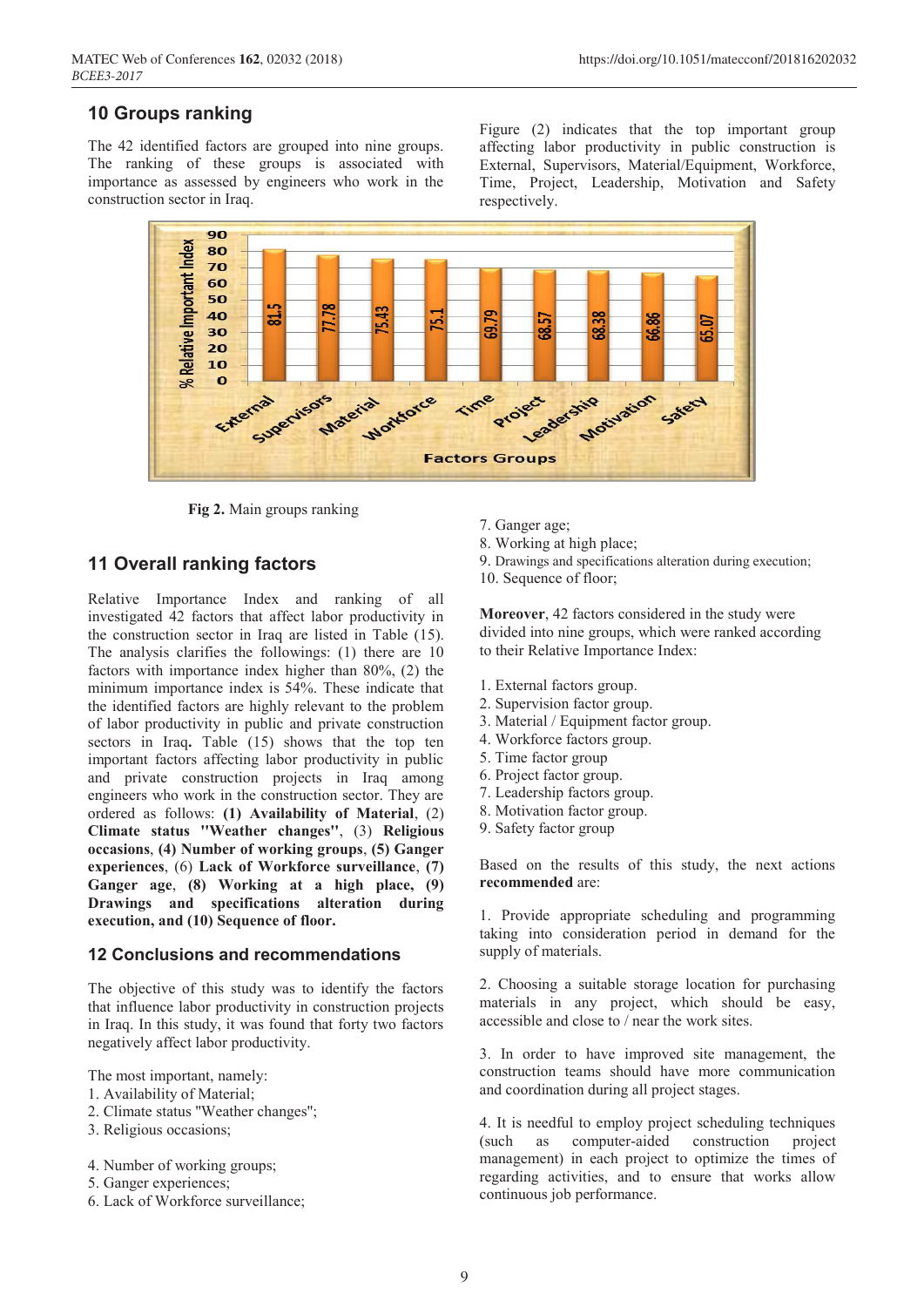## **References**

- 1. S. Hafez, R. Aziz, E. Morgan, M. Abdullah, And E. Ahmed, , *American Journal of Civil Engineering*, **2** (2): 35-40 (2014).
- 2. S. Wilcox, B. String fellow, R. Harris, and B. Martin, *Transportation research board, committee on management and productivity. Washington*, USA, (2000).
- 3. D. Sumanth, *McGraw-Hill, New York,* (1984).
- 4. C. Peles, *Transaction of the American Association of Cost Engineers*, 31st Annual Meeting, Atlanta, USA, (1987).
- 5. V. Handa, and O. Abdalla, *Construction Management and Economics*, **7** (1): 19–28 (1989).
- 6. M. R. Finke,. *Journal of Construction Engineering Managemen*t, **124** (6): 490–497 (1998).
- 7. E. Allmon, C. Hass, J. Borcherding, and P. Goodrum, *Journal of Construction Engineering and Management*, **126** (2): 97–104 (2000).
- 8. R. M. W. Horner, and R. Duff, *Construction Industry Research and Information Association* (CIRIA), London, UK, (2001).
- 9. P. Olomolaiye, A. Jayawardane, And F. Harris, *Chartered Institute of Building*, UK, (1998).
- 10. R. M. W. Horner, B. T. Talhouni, and H.R. Thomas, *Proc. Of the 3rd Yugoslavian Symp. On Construction Management*, Cavtat, **18**–28 (1989).
- 11. E. C. Lim, and J. Alum, *International Journal of Project Management*, **13** (1): 51-58 (1995).
- 12. P. Kaming, P. Olomolaiye, G.D. Holt., and F. Harris, *International Journal of Project Management*, **15**(1): 21-30, (1997).
- 13. A. Makulsawatudom, M. Emsley, and K. Sinthawanarong, *Journal of King Mongkut's Institute of Technology North Bangkok*, **14** (3), 1–6, (2004).
- 14. H. M. Alinaitwe, J. A. Mwakali, and B. Hansson, *Journal of Civil Engineering and Management*, **XIII** (3): 169-176, (2007).
- 15. A. Soekiman, K. Pribadi, B. Soemardi, R. Wirahadikusumah, *The Twelfth East Asia-Pacific Conference on Structural Engineering and Construction, proceed Engineering* **14**, 865-873, (2011).
- 16. T. G. Shree Raja Gopal, K. Murali *International Journal of Recent Scientific Research*. Vol **7**, Issue, 6, pp.11744-11747, (2016).
- 17. A. Jarkas, and G. Bitar, *Journal of Construction Engineering and Management*, ASCE, **138** (7): 811- 820, (2012).
- 18. M. Zakeri, P. Olomolaiye, G. Holt and F. Harris, *Construction Management and Economics*, **14** (5), 417–26, (1996).
- 19. S. Durdyev, S. Ismail, and N. Abu Bakar,. *Razak School of Engineering and Advanced Technology, University Technology Malaysia, International Campus, Jalan Semarak*, 54100, Kuala Lumper, Malaysia. DOI: 10.7763/IPEDR. V**55**. 1, (2012).
- 20. I. Mahamid, *Contractors' Perspective. International Journal of Architecture, Engineering and Construction* (IJAEC), **2** (3): 194 – 202, (2013).
- 21. G. Bekr, DOI: **10**.5176/2301-394X\_ACE16, (2016).
- 22. N. Ailabouni, K. Gidado, and N. Painting,. *Proceeding Conference for Postgraduate Researchers of the Built and Natural Environment* (PRoBE), Glasgow, United Kingdom, **33**–46, (2007).
- 23. A. Enshassi, S. Mohamed, Z. Abu Mustafa, And P.E. Mayer, *Journal of Civil Engineering and Management*, **13** (4): 245-254, (2007).
- 24. W. Alaghbari, A. Salim, K. Dola, and A. Ali, *International Journal of Housing Markets and Analysis*, **5** (1): 41-52, (2012).
- 25. G. Schroder, Roger, Mc Graaw Hill Company (1981).
- 26. J. Prkopenko, , *ILO, Geneva*, (1993).
- 27. Z. Herbsman, and R. Ellis, *Construction. Management. Econ*., **8** (1), 49-61, (1990).
- 28. B.T Talhouni, Ph.D. thesis, Dept. of Civil Engineering, Univ. Of Dundee, Dundee, UK,  $(1990).$
- 29. G. Brent Hickson and A. Leighton Ellis, *The Journal of the Association of Professional Engineers of Trinidad and Tobago*, **2** (1), 4-11, (2014).
- 30. G. Robels, *International Journal of Civil, Environmental, Structural, Construction and Architectural Engineering*, **8** (10), 1021-1030, (2014).
- 31. S. Durdyev, And S. Ismail, *Scientific Research and Essays*, **7** (4): 824-833, (2012).
- 32. R. Hogg, And E. Tannis,. 8th Ed., *Prentice Hall, Upper Saddle River*, NJ, (2009).
- 33. S. Abu Shaban,. *MSc Thesis, Islamic University of Gaza, Construction Management Department, Palestine*, (2008).